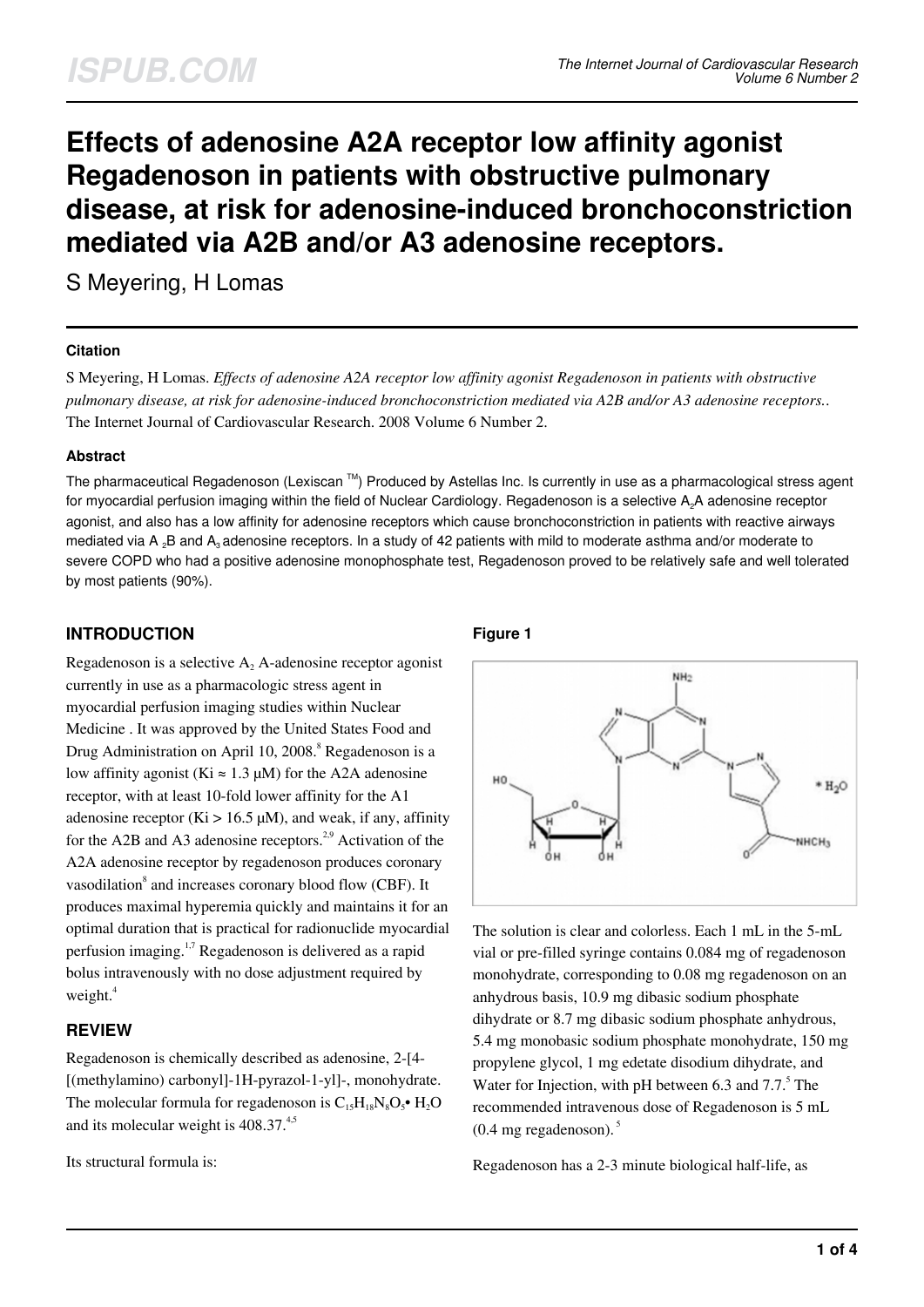compared with adenosine (predecessor's) 30 second half life.<sup>4,5</sup> Regadenoson stress tests are not affected by the presence of beta blockers, as regadenoson acts as a vasodilator but does not stimulate beta adrenergic receptors.4,9 Oral ingestion of caffeine, a nonselective competitive  $A_{2A}$  receptor antagonist, is usually contraindicated before vasodilator MPI<sup>9,8</sup> because it attenuates the coronary hyperemia caused by the nonselective adenosine receptor agonists adenosine and dipyridamole in a dose-dependent manner  $\cdot$ <sup>3</sup> It has this effect on regadenoson, and was withheld in this clinical trial.

Patients with reactive airways are at risk for adenosineinduced bronchoconstriction, mediated via A(2B) and/or  $A(3)$  adenosine receptors.<sup>7,3</sup> Since patients who have these conditions are being treated and tested with MPI (Myocardial Perfusion Imaging) using Regadenoson currently post-FDA approval, it is significant to note which precautions should be used with patients with prior lung conditions, and outcomes post MPI stress testing using Regadenoson. Benefits include statistical data on the safety and optimal use of the new pharmaceutical Regadenoson in populations of patients who have clinically stable COPD, asthma, or emphysema, in which the predecessor vasodilator Adenosine could not be used effectively without inducing bronchospasm.<sup>4</sup> Effectiveness and ability to use Regadenoson in this population of patients, reduces patients further risk by potentially eliminating the need for cardiac catheterization in the event that a non-invasive cardiac stress test may be performed for analysis of coronary stenosis.

To examine the effects of regadenoson on airway resistance, a randomized, double-blind, placebo-controlled crossover trial was conducted with asthmatic and/or COPD patients with a positive adenosine monophosphate challenge test. Subject population comprised of patients with moderate to severe, yet clinically stable chronic obstructive pulmonary disease (COPD), and known asthmatics. Patients receiving glucocorticoids or oxygen and those with pretreatment wheezing were included<sup>2</sup>. Short-acting bronchodilators were withheld for approximately 4 hours before treatment, with the exception of patients who presented with pre-test wheezing, who were administered a nebulized albuterol solution. A forced expiratory volume test was conducted as a baseline for each patient, with a mean forced expiratory volume in 1 second (FEV(1)) of  $1.67 +/- 0.50$  L. Approximately 40% of the patient population in the study complained of dyspnea during daily activities. A forced

expiration volume test was conducted approximately 5 mins and 45 mins post Regadenoson administration. The mean ratio of the forced expiratory volume in 1 second  $(FEV_1)$  at each tested time point relative to the baseline  $FEV<sub>1</sub>$  gives an inclination the level of bronchoconstriction in these patients post administration of the pharmaceutical Regadenoson<sup>9</sup>. This was compared with placebo from 5 to 45 minutes after treatment.

No differences emerged between regadenoson and placebo on multiple lung function parameters, including repeated FEV(1) and forced vital capacity, respiratory rate and oxygen saturation<sup>1</sup>. The most common adverse events with regadenoson were hypotension and tachycardia (58%), dizziness (53%), headache (44%), and dyspnea (26%). The mean heart rate increased with regadenoson (maximum of +10.4 beats/min) compared to placebo. The mean maximum decline in  $FEV(1)$  was 0.11 +/- 0.02 L with Regadenoson. On placebo the mean maximum decline was 0.12 +/- 0.02 L . Wheezing post Regadenoson was observed in 19% of the assessed patients. Wheezing post placebo was observed to be 9%. No patients required acute treatment with oxygen post Regadenoson, however 14% of patients actively wheezing pre-Regadenoson were administered a bronchodilator consisting of 2.5 mg nebulized albuterol. Out of the 14% of patients which developed acute wheezing, half of those patients were administered aminophylline intravenously, which alleviated bronchoconstrictive symptoms<sup>2</sup>. The other half were administered a nebulizer treatment similar to treatment pre regadenoson, post FEV analysis. The aminophylline vs. albuterol challenge post onset of acute wheezing showed aminophylline to cause a reduction in acute symptomology an average of 4.8 minutes faster than albuterol. The mean ratio of the forced expiratory volume in 1 second  $(FEV_1)$  at each tested time point relative to the baseline  $FEV<sub>1</sub>$  was shown to be significantly higher after treatment with regadenoson as compared with placebo from 5 to 45 minutes after treatment. Three patients had a significant but asymptomatic  $FEV_1$  reduction (-39.6%) after regadenoson that reversed spontaneously.

## **CONCLUSIONS**

In a study of 42 patients with mild to moderate asthma and/or moderate to severe COPD who had a positive adenosine monophosphate test, Regadenoson proved to be relatively safe and well tolerated by most patients (90%). Its bronchoconstrictive effects were minimal, and although it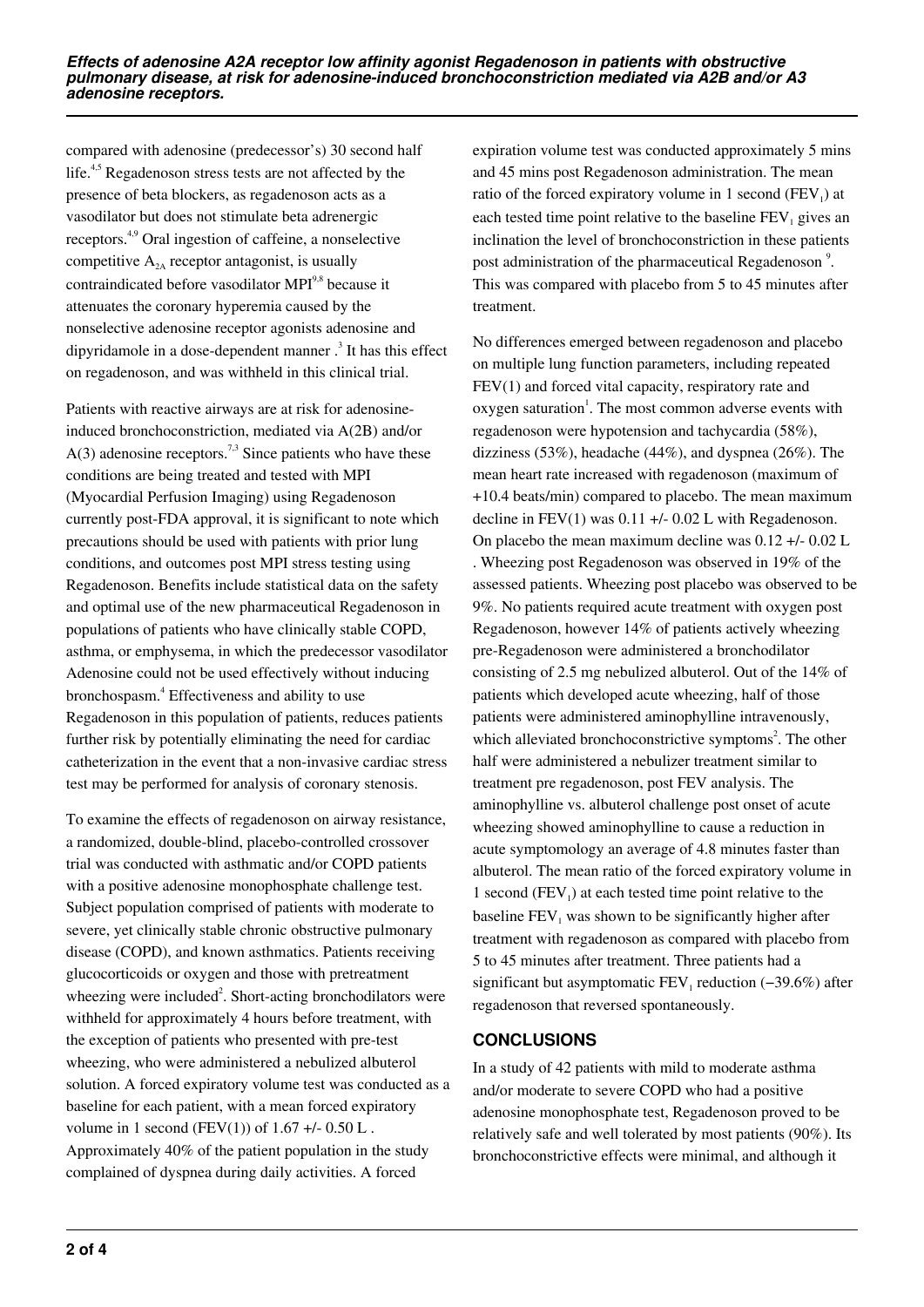reduced expiratory volume in most patients, it caused no significant effects more than a short term reduction in FEV.

## **TRADEMARKS**

1. Marketed by: Astellas Pharma US, Inc. Deerfield, IL 60015. Vials Manufactured by: Baxter Pharmaceutical Solutions LLC, Bloomington, IN 47403. Syringes Manufactured by: Hospira, Inc. Lake Forest, IL 60045 USA. FDA Rev date: 4/10/2008 .

## **References**

1. British Cardiac Society Guidelines and Medical Practice. Recommendations on the management of pulmonary hypertension in clinical practice.

Heart, September 1, 2001; 86(90001): i1 - 13.

2. Belardinelli L, Shryock JC, Ruble J, et al. Binding of the novel nonxanthine A2A adenosine receptor antagonist [3H]SCH58261 to coronary artery membranes. Circ Res. 1996;79:1153–60.

3. Cerqueira MD (July 2004) The future of pharmacologic stress: selective A2A Adenosine receptor agonists. Am. J.

Cardiol. 94 (2A): 33D–40D; discussion 40D–42D. 4. CV Therapeutics Inc. Astellas and CV's regadenoson comparable to Adenoscan in heart imaging study. 2005a Aug 10; press release.

5. CV Therapeutics Inc. Regadenoson Phase 3 Data Presented as Late-Breaker at American Society of Nuclear Cardiology. 2005b Oct 2; press release.

6. Hendel RC, Bateman TM, Cerqueira, MD, et al. Initial clinical experience with regadenoson, a novel selective A2A agonist for pharmacologic stress single-photon emission computed tomography myocardial perfusion imaging J Am Coll Cardiol 2005;46:2069-2075.

7. Klocke FJ, Baird MG, Lorell BH, et al. ACC/AHA/ASNC guidelines for the clinical use of cardiac radionuclide imaging—executive summary: a report of the American College of Cardiology/American Heart Association Task Force on Practice Guidelines (ACC/AHA/ASNC Committee to Revise the 1995 Guidelines for the Clinical Use of Cardiac Radionuclide Imaging) J Am Coll Cardiol 2003;42:1318-1333

8. Shryock JC, Snowdy S, Baraldi PG, et al. A2A-adenosine receptor reserve for coronary vasodilation Circulation 1998;98:711-718.

9. J Am Coll Cardiol. 2005 Dec 6;46(11):2076-8. Epub 2005 Nov 14.